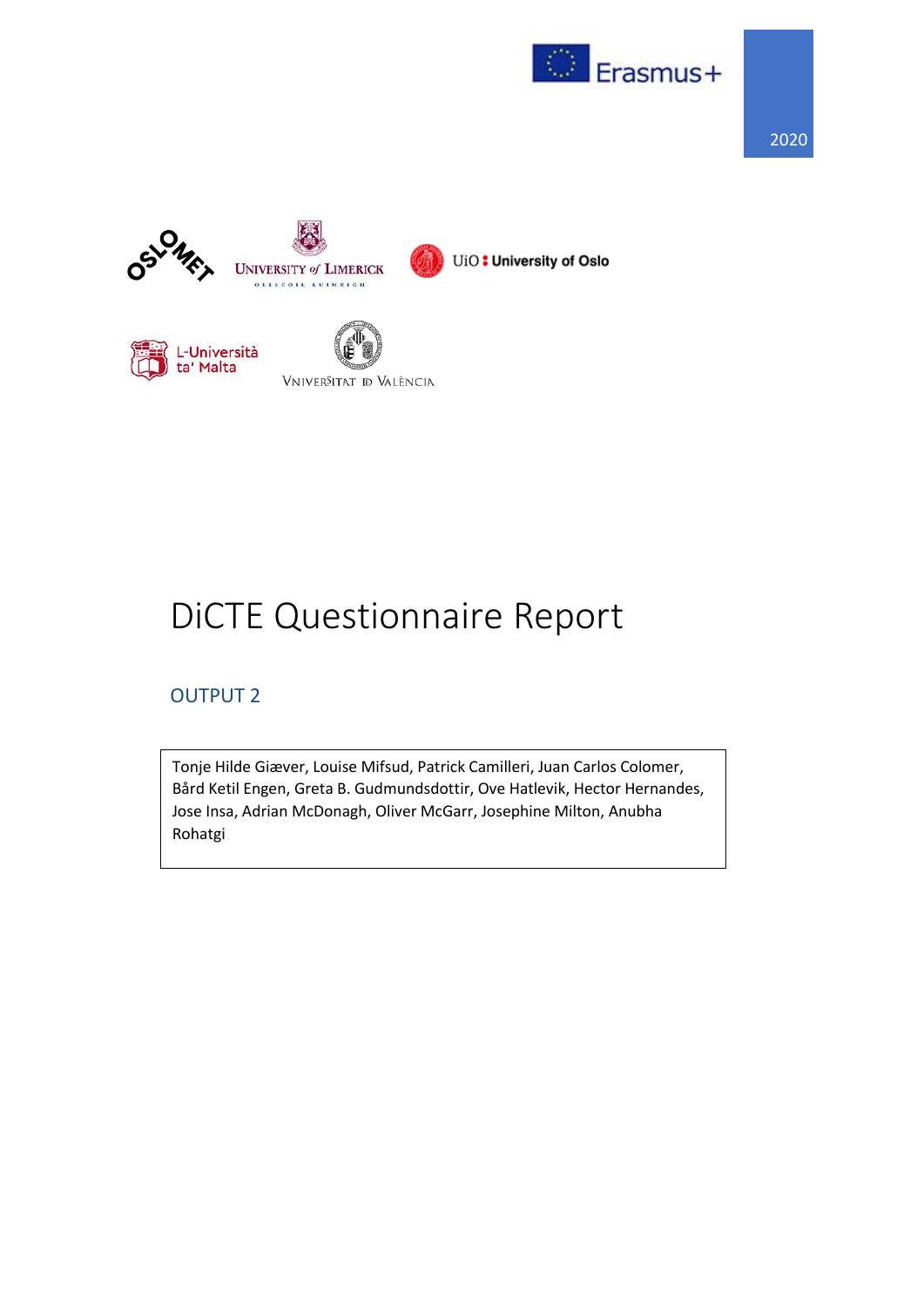# Output 2 - DiCTE Questionnaire Report

## Table of Contents

| 1              |       |  |  |  |  |  |  |  |  |  |
|----------------|-------|--|--|--|--|--|--|--|--|--|
| $\overline{2}$ |       |  |  |  |  |  |  |  |  |  |
| 3              |       |  |  |  |  |  |  |  |  |  |
| 4              |       |  |  |  |  |  |  |  |  |  |
|                | 4.1   |  |  |  |  |  |  |  |  |  |
|                | 4.2   |  |  |  |  |  |  |  |  |  |
|                | 4.2.1 |  |  |  |  |  |  |  |  |  |
|                | 4.2.2 |  |  |  |  |  |  |  |  |  |
|                | 4.2.3 |  |  |  |  |  |  |  |  |  |
|                | 4.2.4 |  |  |  |  |  |  |  |  |  |
|                | 4.2.5 |  |  |  |  |  |  |  |  |  |
|                | 4.2.6 |  |  |  |  |  |  |  |  |  |
|                | 4.2.7 |  |  |  |  |  |  |  |  |  |
| 5              |       |  |  |  |  |  |  |  |  |  |
|                | 5.1   |  |  |  |  |  |  |  |  |  |
|                | 5.2   |  |  |  |  |  |  |  |  |  |
|                | 5.3   |  |  |  |  |  |  |  |  |  |
|                | 5.4   |  |  |  |  |  |  |  |  |  |
| 6              |       |  |  |  |  |  |  |  |  |  |
| $\overline{7}$ |       |  |  |  |  |  |  |  |  |  |
|                |       |  |  |  |  |  |  |  |  |  |
|                |       |  |  |  |  |  |  |  |  |  |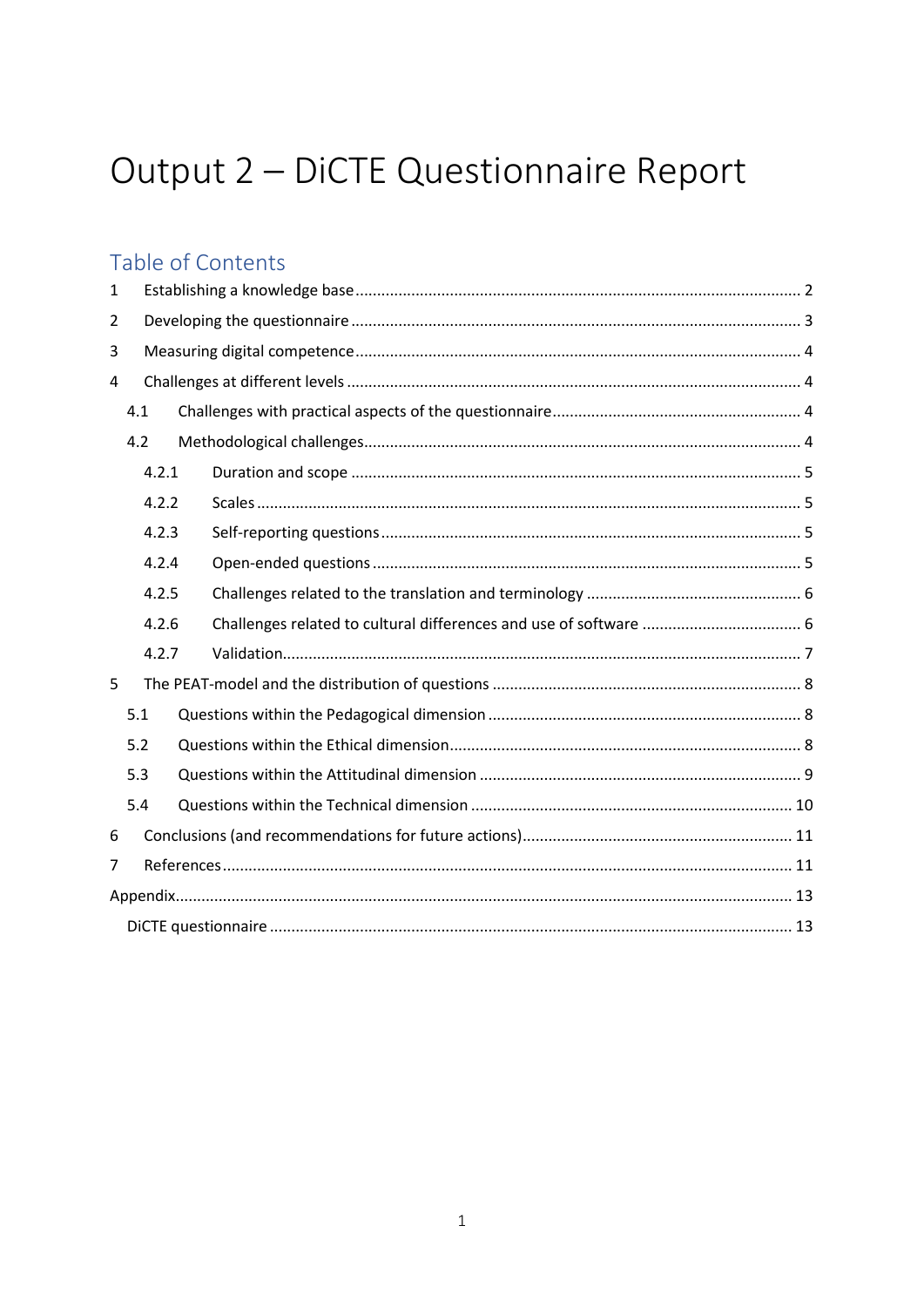The Erasmus+ project 'Developing ICT in Teacher Education' (DiCTE) is a collaborative project with partners from Universities of Limerick, Malta, Oslo and Valencia and led by Oslo Metropolitan University. One of the deliveries in the project is a questionnaire intended to explore and examine student teachers' digital competence on entry onto their teacher education programme and how it subsequently develops over the duration of their pre-service education. Furthermore, the broader project aimed to identify the various dimensions of student teachers' digital competence, comparing levels of digital competence across the participating institutions and to identify and share approaches used to develop student teachers' digital competence.

The overarching aim of this report is to describe the process of developing the questionnaire, and the rationale behind both the questions, structure and content as well as discuss the decisions taken.

## <span id="page-2-0"></span>1 Establishing a knowledge base

In order to establish a robust knowledge base, the first delivery of the project involved a review of the existing literature to identify the key issues in the field. The overarching aim of the literature review was to form an overview of the different models that define digital competence for student teachers. Equally important was to gain an initial insight into what is considered 'best practice' in the research field. The various conceptualisations of digital competence that emerged from this review were particularly important in the design and development of the survey instrument. This knowledge, as well as the knowledge gained from the results of the survey, were used in the design of follow up interview questions, which forms the third delivery from the project. This literature review is available at: [Literature review about the concept of Digital competence.](https://dicte.oslomet.no/wp-content/uploads/2019/03/DICTE-Digital-Competence-in-Teacher-Ed.-literature-review.pdf)

The review of the literature highlighted that digital competence is a complex area. Nevertheless, key aspects of digital competence did emerge from this review. These key aspects are included in the PEAT model and refer to 'Pedagogical dimensions', 'Ethical dimensions', 'Attitudinal dimensions' and 'Technological dimensions' of student teachers' digital competence. The pedagogical dimensions relate to one's knowledge and understanding of unique pedagogical practices afforded by technology in specific subject areas to broader 'professional' educational practices that transcend subject or classroom use. Ethical dimensions relate to the broad range of cyber ethics issues that teachers need to be aware of including issues of privacy, copyright and source awareness, information security, child welfare etc. The attitudinal dimension relates to one's openness to explore new and emerging technologies and their potential in education. Finally, the technical dimension relates to one's knowledge and understanding of essential aspects related to digital technology. These four dimensions form the PEAT (Pedagogical, Ethical, Attitudinal and Technical) model, which provided the foundations for the structure of the questionnaire and an overall guiding framework for the development of the project.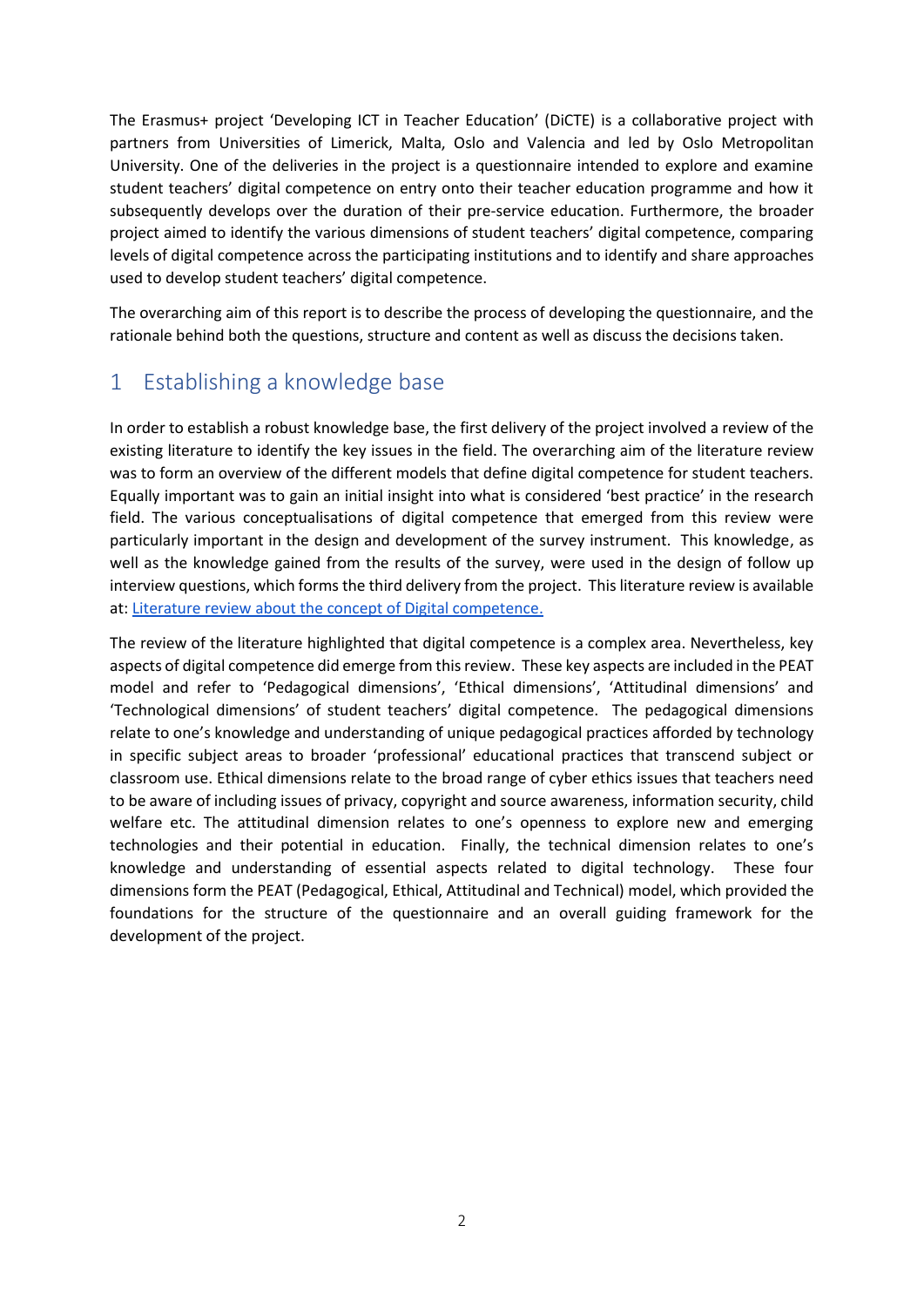

#### Pedagogical, Ethical, Attitudinal and Technical dimensions (PEAT model)

Dicte (2019), *Pedagogical, Ethical, Attitudinal and Technical dimensions of Digital Competence in Teacher Education*. Developing ICT in Teacher Education Erasmus+ project [https://dicte.oslomet.no/dicte/](https://dicte.oslomet.no/?p=141)

## <span id="page-3-0"></span>2 Developing the questionnaire

The final questionnaire is based on two previous test questionnaires conducted in the academic years 2017/2018 and 2018/2019. The questionnaire was developed cognisant of keeping it succinct, taking no more than 10 to 15 minutes to complete. This is was believed would help to increase the rate of completion. Throughout these successive iterations, the questionnaire was continually refined, based on insights gained from the previous versions' development, implementations and data produced. In the first version (2017), we included questions around frequency of use, for example, how often they shared files on social media and how often they were using different communication software on social media. After analysis, the team determined that these questions did not provide new or indeed relevant information, hence they were subsequently removed from future versions, and this helped to reduce the time taken to complete the survey. In the 2018 version, questions regarding self-reported skills and some technical skills were also removed. The rationale for removing the self-reported questions were two-fold. Firstly, there is a question regarding the value of any data that is self-reported and secondly the inclusion of these questions increased the time taken by student teachers to complete the questionnaire. However, on reflection, and when reviewing the questionnaire with the PEAT model at the forefront of the team's mind, a decision was made to reinstate some of the questions around the technical skill and this is now included in the final version (2019). The final version is largely structured according to the PEAT model and the technical dimensions is afforded greater attention, putting it on a par with the other three dimensions. The rationale behind the questions is taken up in greater detail in section 5 of this report. The final version of the questionnaire has different types of questions, self-reported competence and actions, test-questions, statements, frequency questions regarding cyber ethics and open-ended questions.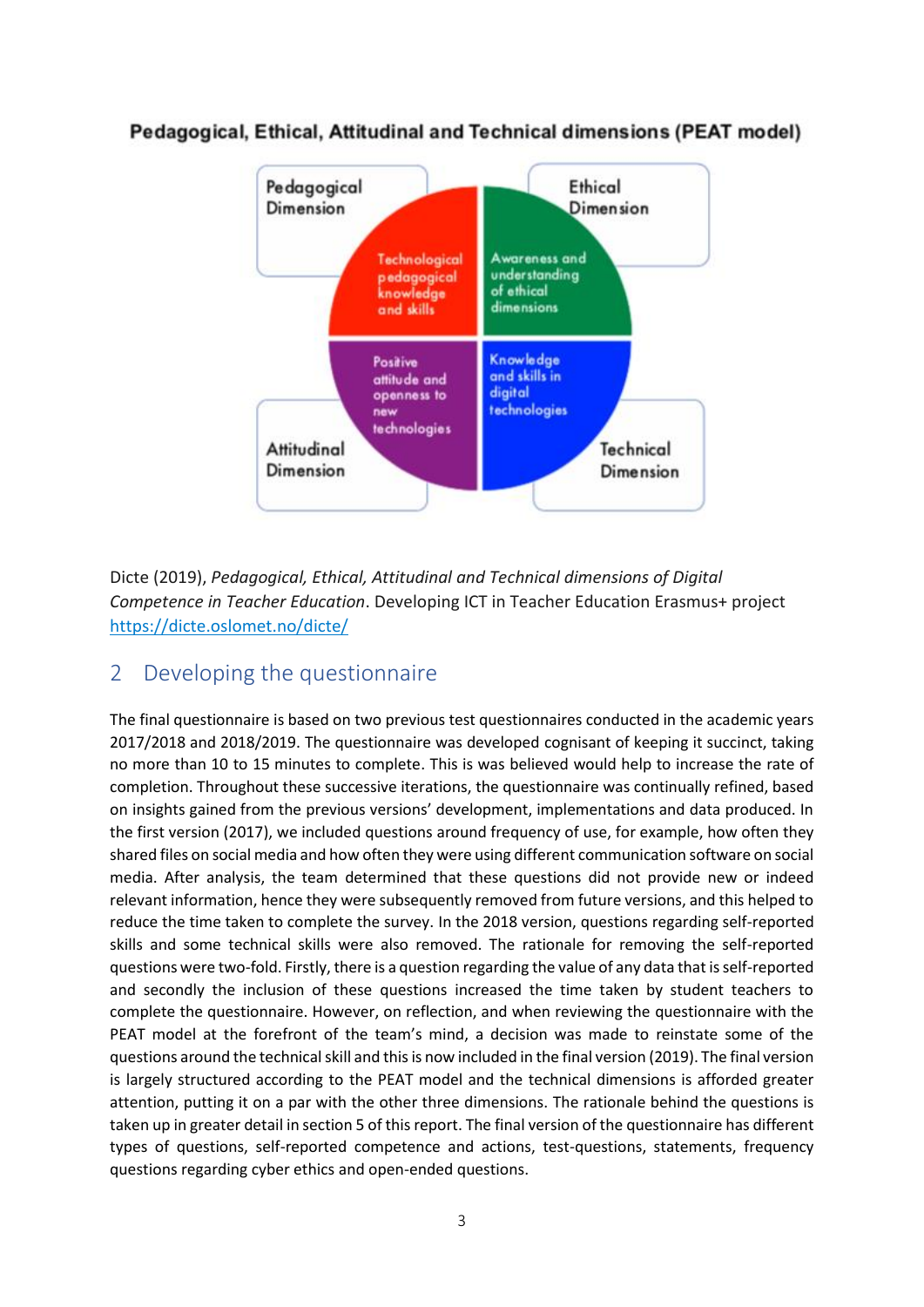## <span id="page-4-0"></span>3 Measuring digital competence

The literature review also explored studies that had previously examined the complexities of 'assessing' or 'measuring' digital competence. In the three rounds of conducting the questionnaire with student teachers in the four countries, several challenges related to measurement and assessing digital competence surfaced. One of the key issues that emerged was related to the use of selfreported questionnaires which were seen as problematic due to the tendency of participants to rate themselves positively in such instances. This is a well-known phenomenon and can be seen in different research such as (Albion, Jamieson-Proctor, & Finger, 2010; Engen et al., 2014; Harris, Grandgenett, & Hofer, 2010; Tondeur et al., 2017). For that reason, alternative approaches were suggested in the literature review including the use of authentic tasks that can be set to capture functional competency and the mapping of completed work to pre-existing competency frameworks and assessment rubrics (Fraillon et al., 2015; Tondeur et al., 2017). Within the scope of the DICTE project, we have however not been able to add an authentic task assignment to the questionnaire.

However, in considering these approaches other issues need to be taken into consideration as questions that seek specific knowledge can assess only a limited spectrum of competencies (Siddiq, Hatlevik, Olsen, Throndsen, & Scherer, 2016).

## <span id="page-4-1"></span>4 Challenges at different levels

In developing the questionnaire, we experienced challenges at different levels. Implementing a research instrument of this nature across samples from four countries brings forth several logistical, technical and methodological challenges. The first and most immediate challenge is related to the scope of the study. Through the literature review as well as the development of the PEAT-model, the scope was refined and focused.

#### <span id="page-4-2"></span>4.1 Challenges with practical aspects of the questionnaire

One challenge included identifying a reliable and easily accessible online platform to deliver the questionnaire, agreeing on the most suitable time to administer the questionnaire in each country (balancing local demands with the need to maintain consistency for all project partners). The platform Questback was chosen as this allowed both for cross-country collaboration as well as having a function for developing parallel translations. A master questionnaire was developed in English, and translations took this version as point of departure. Only one member had administrator user access to the master questionnaire. Furthermore, the folder structure developed was rigorously designed for keeping track of the different working versions of the questionnaire.

#### <span id="page-4-3"></span>4.2 Methodological challenges

In developing the questionnaire, several challenges emerged. In this section we describe and discuss the most important challenges. One challenge that emerged early on in developing a questionnaire about digital competence, was that of the rapid development of technology, and consequently, the equally rapid redundancy and obsolesce of terms, tools and software. We therefore attempted to use principles, functions and make use of generic terms rather than software.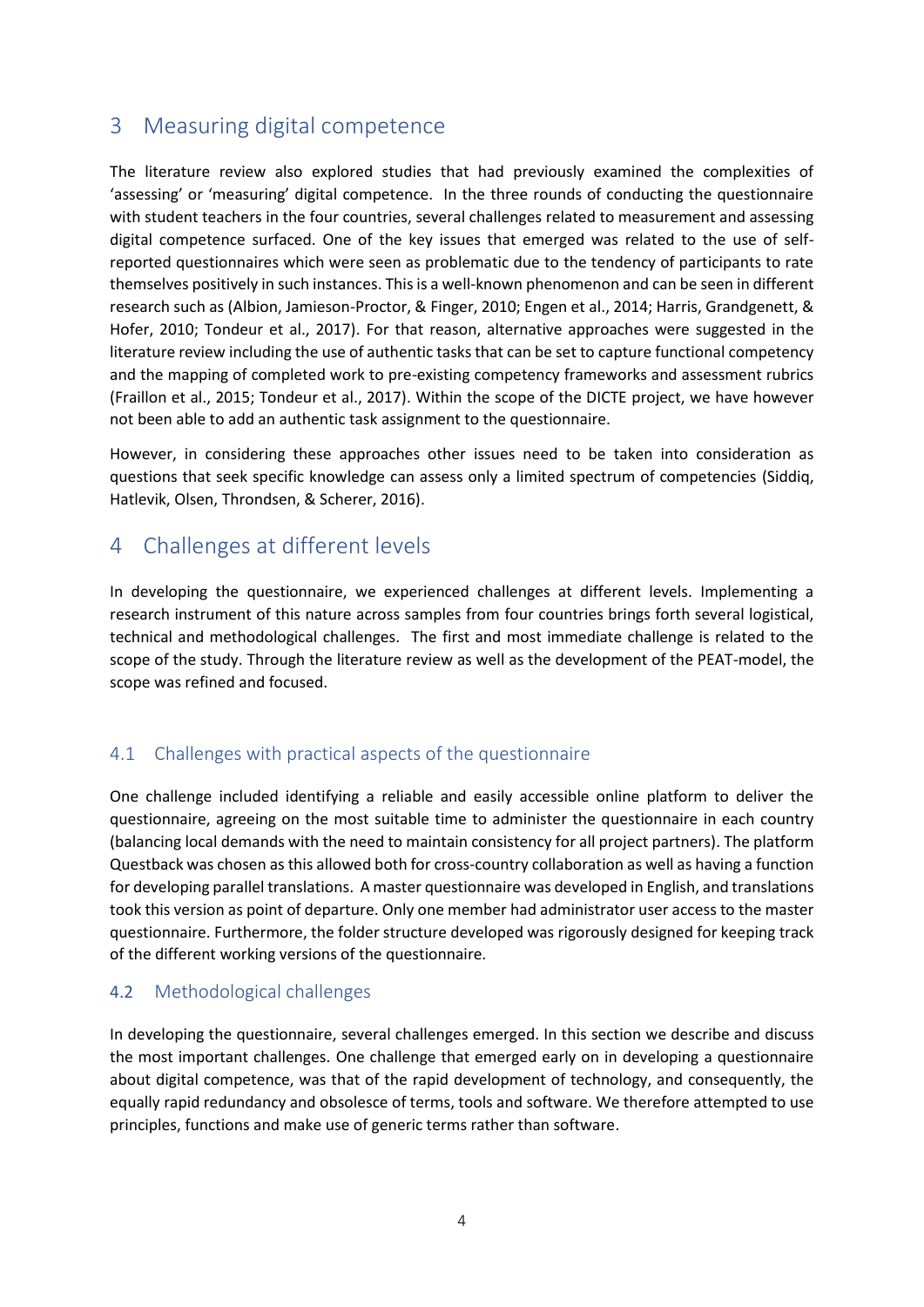#### <span id="page-5-0"></span>4.2.1 Duration and scope

A significant methodological challenge relatesto the number of questions that could be asked. Mindful of the need to keep the questionnaire relatively short to increase completion rates and reduce respondent fatigue, the resultant questionnaire is a compromise between attempting to agree on a sample range of questions that represent the four dimensions of the PEAT model and the need to ensure that the questionnaire is not excessively long. In striking this balance, difficult decisions were made resulting in the omission of some questions that others may consider important. This is an inevitable challenge in designing a survey instrument that aims to capture a broad and complex area and to a certain extent, highlights the limitations of this research tool.

#### <span id="page-5-1"></span>4.2.2 Scales

The questionnaire comprises of different types of questions, self-reported competence and actions, test-questions, statements, frequency questions regarding cyber ethics and open-ended questions. Different scales were used to rate these questions.

For the self-reported competence questions, a 5-point Likert scale was used: Very good, Good, Neither good nor poor, Poor and Very poor. For the test questions students were given 5 options, including 'I don't know' and asked to identify the most correct answer. The option of 'I don't know' was included after the study was piloted and we experienced that students guessed answers to questions that they did not understand, such as for example questions regarding creative commons licenses. For statement type questions a 5-point Likert scale was used: Strongly agree, Agree, Neither agree nor disagree, Disagree and Strongly disagree. Frequency questions regarding cyber ethics the following options: Always, occasionally, rarely, very rarely and never.

#### <span id="page-5-2"></span>4.2.3 Self-reporting questions

In addition to these technical and logistical challenges, there were also more substantial methodological issues that needed to be discussed and agreed on. The most significant of these was the issue of self-reporting. There are long established criticisms of self-reporting questionnaires in the research literature relating to the tendency of the respondent to present themselves in a good light or appear to comply with expected norms of behaviour. In the case of this study, there is therefore a strong possibility that the respondents would rate their use and interest in digital technologies higher than their actual use to present themselves positively and thus aligning with the techno-positive discourses they are familiar with. Questions seeking specific understanding of different terms and technologies were inserted in an attempt to address this challenge. For example, if a student selfreported very high levels of technology use but could not answer factual questions about technology, this may indicate that their self-reported use was if not inflated, subjective and therefore biased.

#### <span id="page-5-3"></span>4.2.4 Open-ended questions

Open-ended questions were included to allow for the students' opinion and reflections. The questions addressed student teachers' attitudes towards teachers' digital competence and the role of ICT in learning:

- "As a teacher I should be digitally competent because..."
- "ICT enhances and/or distracts pupils' from learning?"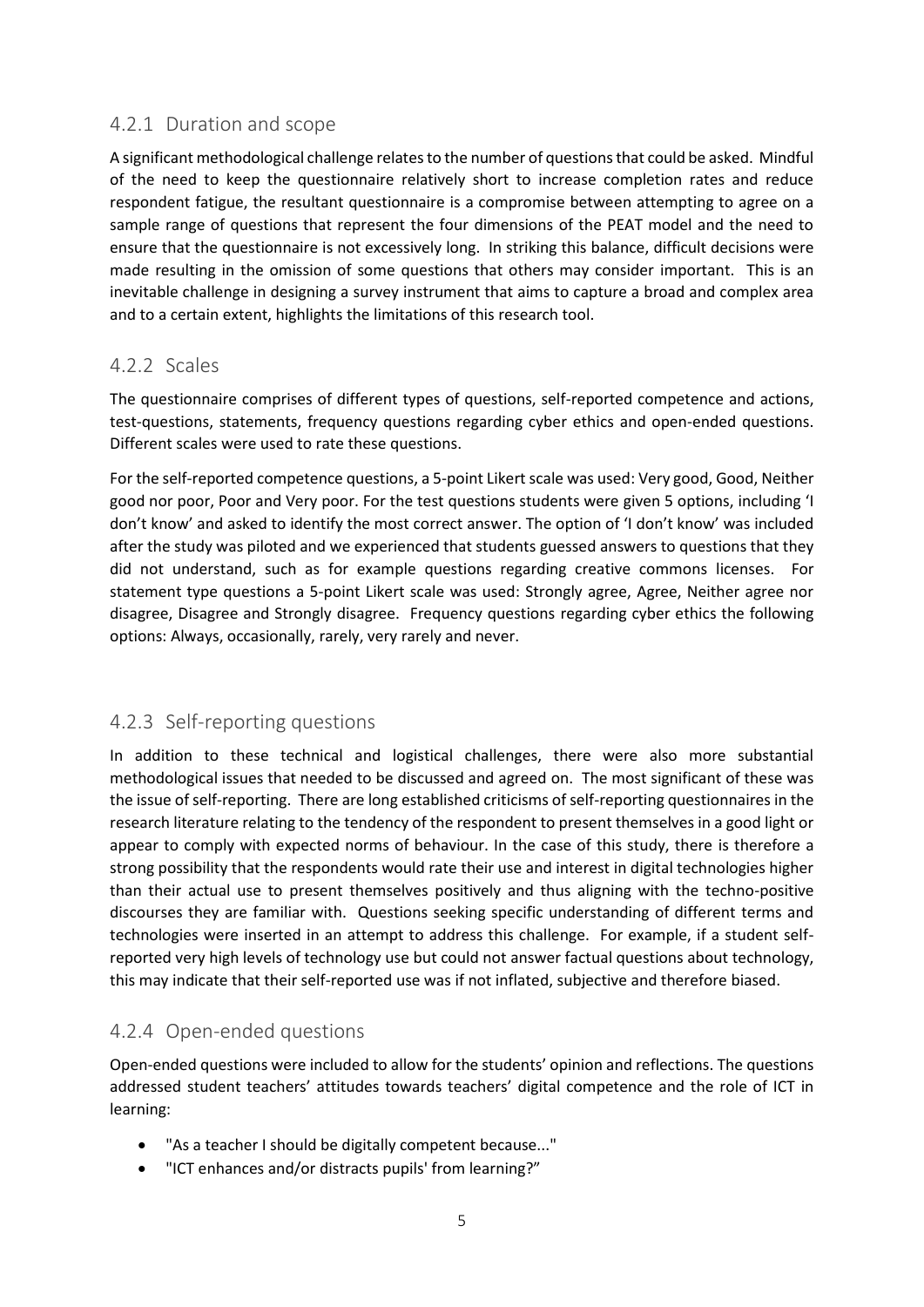Open-ended questions are both a challenge and an opportunity. They present a challenge because the questions have to be open enough to be applicable for all countries. In addition, analysing open-ended questions can pose a challenge, as these questions can be regarded as leaning towards the qualitative methodologically. At the same time, open-ended questions are an opportunity for quantifying a large number of responses. Furthermore, they allow students to reflect with more freedom and less rigidity than in multiple choice or Likert scale responses to the questions proposed. They work quite well if, as an appendix to the questionnaire, each country asks two or three questions adapted to its own reality.

#### <span id="page-6-0"></span>4.2.5 Challenges related to the translation and terminology

In designing a questionnaire that was to have a level of cultural validity across the four countries, and thereby for other European countries, methodological challenges presented themselves related to specific terminological or linguistic challenges.

A challenge we identified in translating the questionnaire, was due to the absence of common international terms related to ICT and digital competence and the lack of correspondence of meanings. One of the main challenges of the questionnaire is the translation of scientific terminology, which in both Spanish and Norwegian, present significant variations, where the concepts do not work in their literal translation. This contributes to uncertainty about the quality of the translation. A way of working around this was to "back-translate" the translations from Spanish and Norwegian to English.

Language variations can make translating the exact meaning of words and phrases difficult. We identified several terms that do not have a shared understanding cross culturally. For example, what one respondent understands as 'digital technology' may be quite different from another respondent. In that context, the 'object of thought' is not clearly defined. A second example of this is the difficulty in defining the term "cyber-ethics", which we recognised had different focus, emphasise and understanding in the involved countries. A third example is the lack of common elements with regards to the reference works on the Internet (for example, encyclopaedias such as Webster and Britannica).

Across the four countries, there are cultural differences with regards to the use of generic versus program specific terms for applications, such as "spreadsheet"/ "Excel" and "collaborative writing tools"/ "Google Docs". In order to solve this issue, we exemplified the generic with the programme specific terms. This allowed for differentiating for the different programmes that are used in different cultural contexts.

#### <span id="page-6-1"></span>4.2.6 Challenges related to cultural differences and use of software

The development of the questions and test-items to the questionnaire is a collaboration between five universities in four countries. It is challenging to develop questions and test-items that are relevant across countries because of local contexts, cultures and languages.

There are variations in both how digital technologies are integrated into different curricula across the countries and in what specific technologies in school and leisure. In designing the questions, we attempted to meet this challenge by using generic terms and country specific examples.

Questions seeking details on the uses of specific software needed to be mindful of dominance of different software in different jurisdictions. To address this, different examples were emphasised in different countries. On the one hand using generic terms makes the questionnaire more universal in terms of use across different nations, but perhaps more abstract. On the other hand, specificity in terms of technology use (Kahoot or Moodle) means that the questionnaire loses its general appeal. For example, in Spain and Malta, the educational platform par excellence is *Moodle* and the Norwegian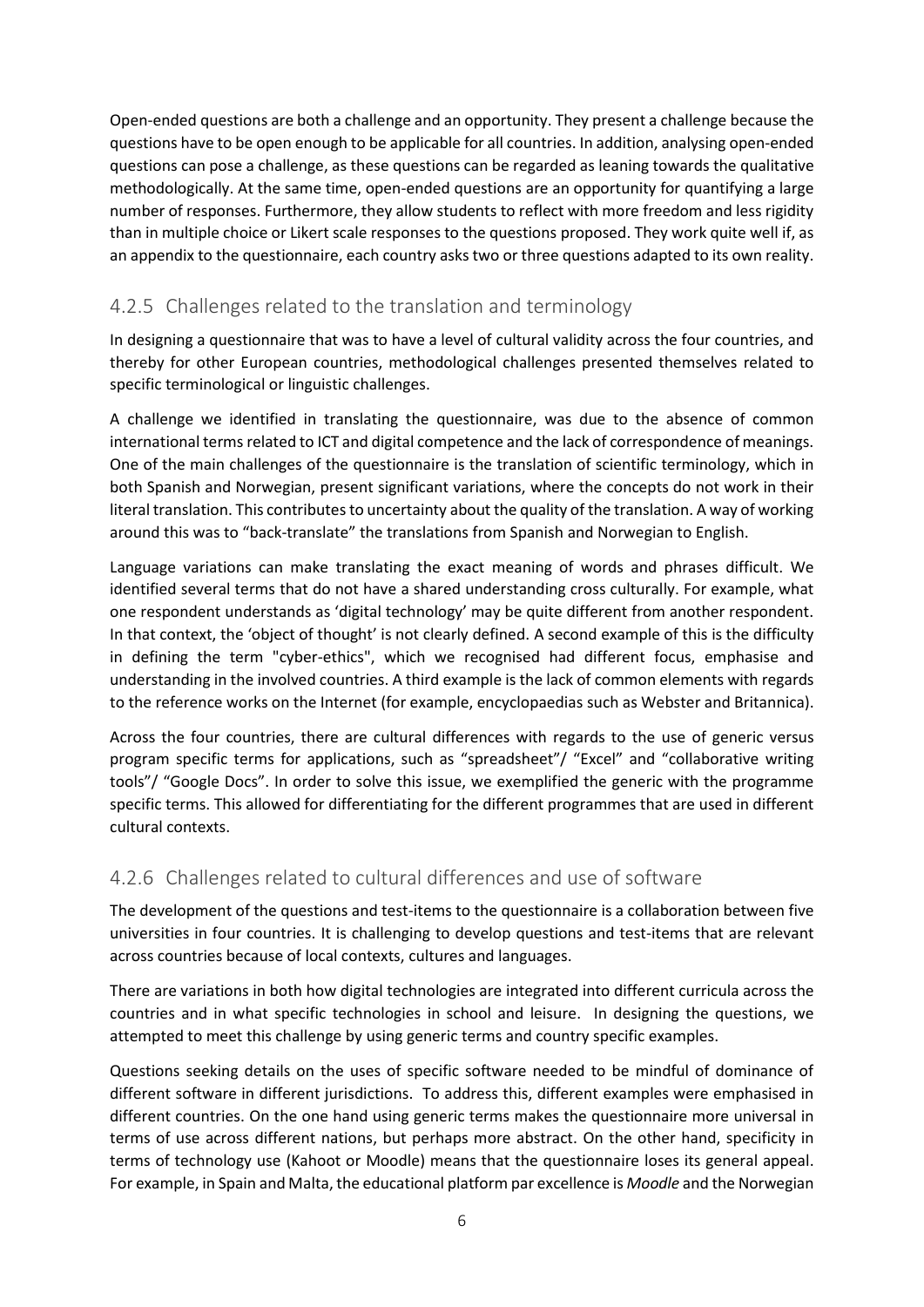platform is *It's Learning*. Similarly, the instant messaging application *WhatsApp i*s essential in Spain, Ireland and Malta at any age, but rarely used in Norway.

The countries also have different foci on the use of digital technologies in their teacher education programme, which influences what questions are relevant for all partners. Finally, another specific challenge is that of changing terms and confusion related to the terminology used. The rapid emergence of some technologies and obsolescence of others exacerbates this challenge in constructing a questionnaire in this field.

#### <span id="page-7-0"></span>4.2.7 Validation

The validation of a questionnaire is always an indicator of the quality and validity of the questionnaire itself. In order to achieve validation of this questionnaire, it has been submitted to the review of a selected group of experts<sup>1</sup> who will validate, amend or reject certain formulations of both content and form, and whose feedback serves as an external verification. A validated questionnaire establishes a certain scientific accuracy.

In addition, the questionnaire was piloted to a selected group of respondents similar to the target group, who gave their opinion on the content as well as on the formulation, clarity, duration and other aspects.

Model construction and instrument development:

We conducted a literature review about the concept of digital competence in teacher education as a point of departure for the questionnaire. Furthermore, we developed the PEAT-model as the framework to describe ICT in teacher education (Dicte, 2019).

Factor Structure and Measurement Invariance:

Data was collected in 2017, 2018 and 2019. The data from 2017 was used in order to analyse the factor structure of the items and examining measurement invariance across institutions/countries. The first aim was to confirm the factor structure of the self-reported statements. There are many topics and many statements in the survey. We therefore divided the analysis so that we examined one topic at a time. A confirmatory factor analysis gave us support for the fact that most items worked relative to describing the factors. The second aim was to examine invariance; measurement invariance was therefore carried out across institutions and countries. We found that there was no invariance between the two Norwegian institutions, but that there was measurement invariance between institution zones in the countries Ireland, Spain and Norway (Malta was excluded from the analysis due to the low numbers of respondents). The measurement invariance of the items may be due to language, culture, emphasis on ICT in syllabus, age and gender. We concluded that it was difficult to compare the measures across countries. The third aim was to analyse the factor structure of the test items of digital judgement, and the results indicate that there is a low correlation between the questions for mapping skills in digital judgment. Therefore, it was not necessary to investigate measurement invariance of test items.

Overall, reviewing and discussing individual questions (self-report statements and test items) indicated that clarification was needed. As a result, we changed some statements and the response options from 2017 to 2018. These were further revised from the 2018 version of the survey to the 2019 version of the survey.

<sup>&</sup>lt;sup>1</sup> The proposal was sent to be validated. However due to COVID-19 interrupted the process.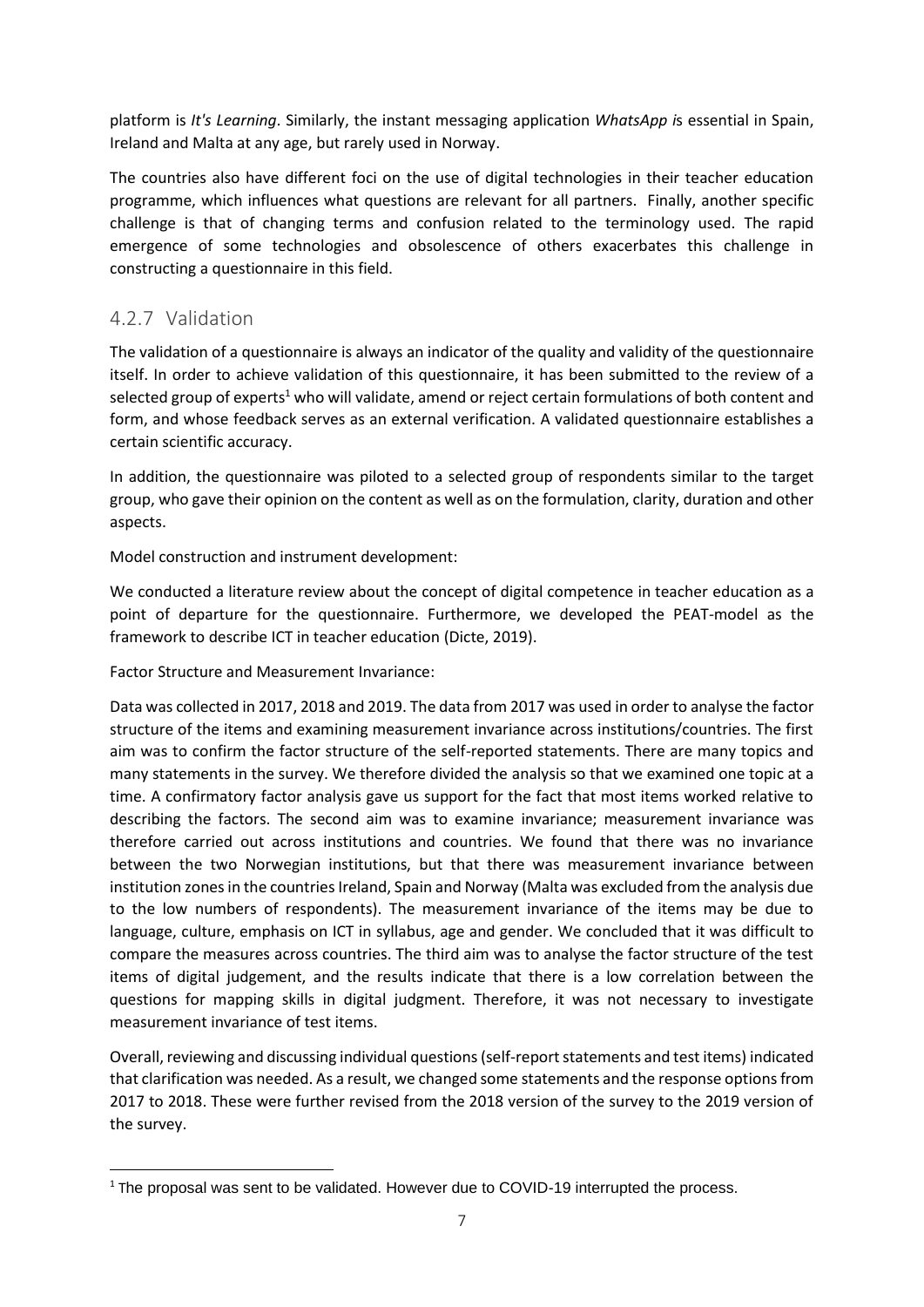To conclude, the self-reported statements seem to be useful when it comes to map the selected topics from the PEAT-model, and highlights differences and similarities between countries, both cultural and structural issues within teacher education.

## <span id="page-8-0"></span>5 The PEAT-model and the distribution of questions

The questionnaire is based on the PEAT model and following are the questions under each of the PEAT dimensions.

#### <span id="page-8-1"></span>5.1 Questions within the Pedagogical dimension

There are 13 (of 75) questions related to the pedagogical dimension of the PEAT model. Please see appendix for answering alternatives and values.

- Learning management systems (e.g. Canvas, It's Learning, Moodle)
- Tools for creating content (e.g. Book creator)
- Tools for interactive whiteboards (e.g. SmartBoard, Promethean)
- Tools for making graphical representations (e.g. Geogebra)
- Educational games (e.g. Minecraft Edu ++)
- Student response systems (e.g. Kahoot, Socrative…)
- Before I post videos on social media, I consider whether this might have an impact on my teaching career
- ICT reduces pupils' focus on schoolwork
- ICT helps pupils to find information effectively
- ICT facilitates collaboration among pupils
- ICT encourages pupils' copying from the Internet
- ICT contributes to pupils' motivation for learning
- ICT enhances pupils' academic achievement

#### <span id="page-8-2"></span>5.2 Questions within the Ethical dimension

There are 27 (of 75) questions related to the ethical dimension of the PEAT model. Please see appendix for answering alternatives and values.

- Who is the owner of the images I post on my Facebook profile?
- Can I delete my Facebook profile and all images I have posted?
- Can you republish an image downloaded from an image-sharing service on the Internet (such as Instagram, Pinterest)?

I know how to

- apply copyright rules online
- apply privacy rules online
- detect cyber bullying
- take action if someone posts an unwanted image of me on the internet
- evaluate the credibility of digital information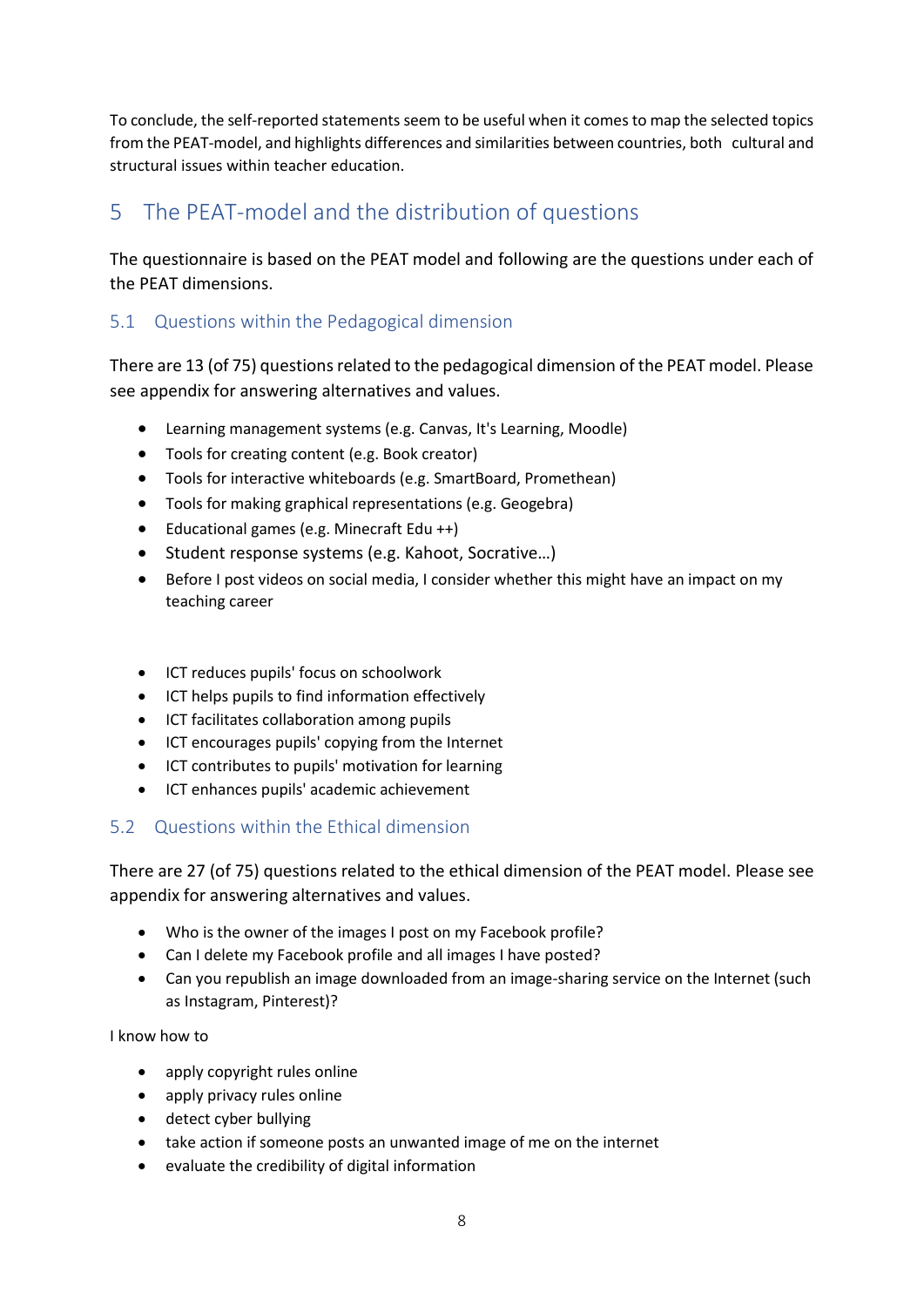- Who owns the copyright on an assignment produced by a pupil at school?
- Creative Commons is ...
- Can someone track down which websites you have visited?
- Can you trust information from online encyclopaedias, (such as Webster, Encyclopaedia Britannica)?
- Can you remove an image you have posted online?
- Who is the owner of the images I post on my Facebook profile?
- Can I delete my Facebook profile and all images I have posted?
- Can you republish an image downloaded from an image-sharing service on the Internet (such as Instagram, Pinterest)?

I know how to

- apply copyright rules online
- apply privacy rules online
- detect cyber bullying
- take action if someone posts an unwanted image of me on the internet
- evaluate the credibility of digital information

Do you agree with the following statements:

- A teacher should use ICT in his/her teaching practice
- A teacher should use ICT to vary his/her teaching methods

Respond to the following statements:

- When it comes to online information:
- I judge if the information is relevant for my purpose
- I check if the publisher of the information is trustworthy
- I consider the credibility of the author(s)
- I am determined to find objective information

#### <span id="page-9-0"></span>5.3 Questions within the Attitudinal dimension

There are 23 (of 75) questions related to the attitudinal dimension of the PEAT model.

Please see appendix for answering alternatives and values.

Respond to the following statements:

The use of computers, tablets or mobile during studies,

- support my understanding of a topic
- is helpful for me when learning subjects
- makes me want to learn
- makes it easier for me to learn
- steal time I could use to understand a topic
- disturbs me when learning subjects
- makes me prolong schoolwork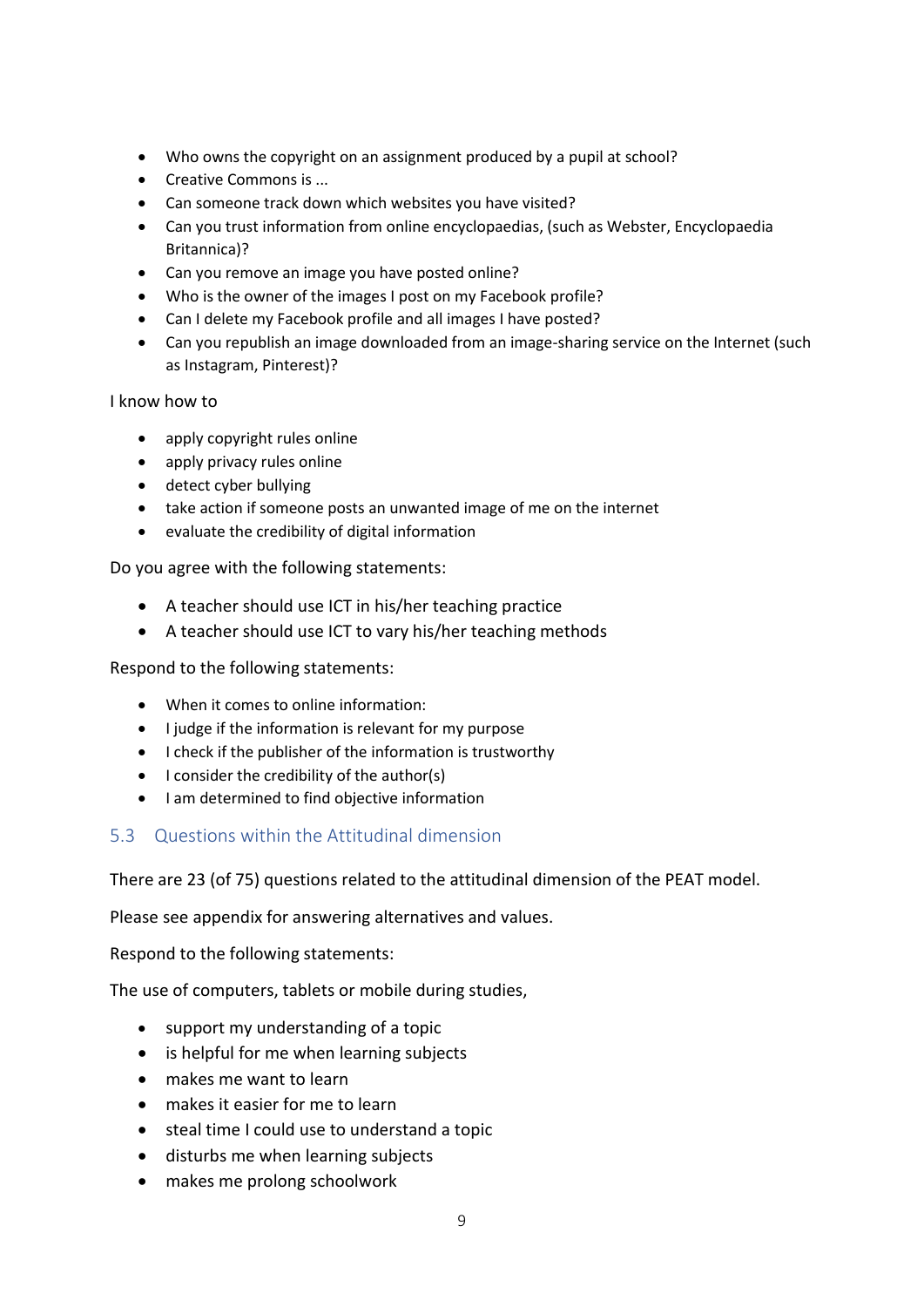- leads me off studies activities
- gives me sore eyes
- leads to headache
- leads to pain in arms and shoulders

Respond to the following statements:

The use of computers, tablets or mobile during studies,

- support my understanding of a topic
- is helpful for me when learning subjects
- makes me want to learn
- makes it easier for me to learn
- steal time I could use to understand a topic
- disturbs me when learning subjects
- makes me prolong schoolwork
- leads me off studies activities
- gives me sore eyes
- leads to headache
- leads to pain in arms and shoulders

Do you agree with the following statement?

- A teacher should have a positive attitude towards ICT
- <span id="page-10-0"></span>5.4 Questions within the Technical dimension

There are 12 (of 75) questions related to the technical dimension of the PEAT model.

Please see appendix for answering alternatives and values.

Rate your competence when it comes to using:

- word processor
- spreadsheet
- presentation tools
- image processing
- video editing

Rate your competence when it comes to using

- Digital collaborative writing tools
- Systems for cloud storing of files
- Social media
- Email
- Online discussion groups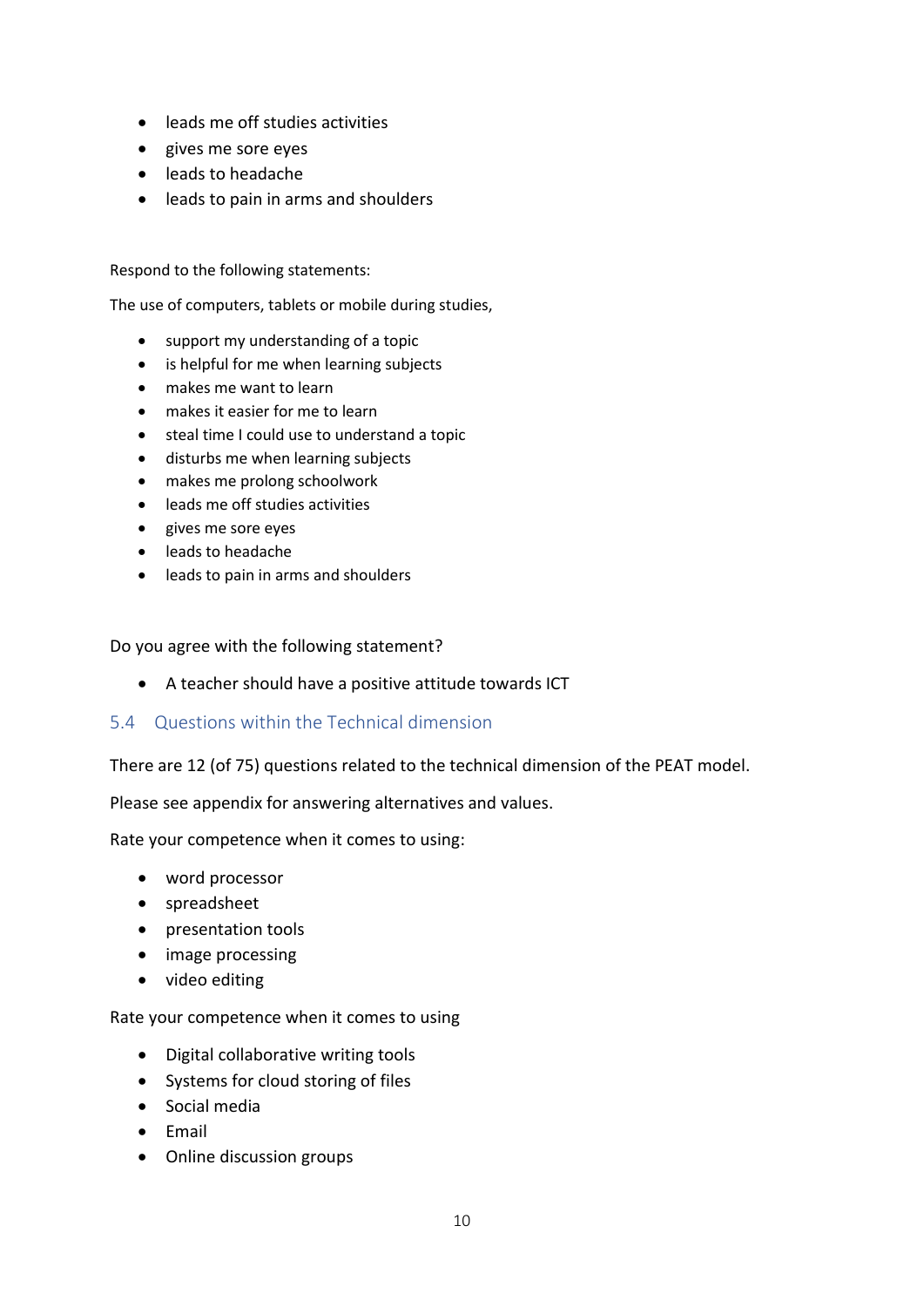## <span id="page-11-0"></span>6 Conclusions (and recommendations for future actions)

Several issues that have emerged to date in this study that merit comment. Like many terms that are commonly used in popular discourse, it is only when one begins to unpack its meaning that the complexity of the term is recognised. What has become apparent in this study is that the term digital competence is a complex term with different perceptions across time and borders. Defining a robust working definition of the term is made more difficult by the rapidly evolving field of digital technology. As a result, new aspects of what constitutes digital competence will constantly emerge, and similarly, other aspects will become redundant. Hence, what is conceptualised as digital competence in this project could be seen as a snapshot in time, representing the conceptualisation of the term at this point of its evolution in the literature. Acknowledging the increasing body of research in this area and the inevitable development of the term in the future, the broad perspective taken by the PEAT model is an attempt to address this dilemma by ensuring that the framework remains sufficiently broad to encompass existing dimensions of digital competence and is sufficiently flexible to incorporate new and emerging areas.

A second issue arising to date relates to the validation of the survey instrument produced as part of the project. Having been shaped by key issues emerging from the literature review, the questionnaire has a level of face validity. The questions asked can be seen to address contextual, specific and relevant aspects of digital competence as is recognised across the field of teacher education. In addition, the mapping of digital competence under the four key areas highlights the construction of digital competence in this project aligns and extends established constructs of the concept, hence a level of construct validity can be proffered. However, the extent to which the questionnaire instrument does indeed capture one's digital competence, i.e, one's actual professional usage of digital technologies in teaching and learning (criterion-related validity), has yet to be established as it is beyond the scope of this project to explore the extent to which one's score in the survey instrument reflects one's use in teaching and learning. We contend however that this is a critical issue. One may appear from the completion of a questionnaire that they have a good understanding of cyber ethics for example, but the extent to which this reflects their ethical practice in their day-to-day digital practices is another matter

## <span id="page-11-1"></span>7 References

- Albion, P., Jamieson-Proctor, R., & Finger, G. (2010). Auditing the TPACK confidence of Australian preservice Teachers: The TPACK Confidence Survey (TCS). In D. Gibson & B. Dodge (Eds.), *Proceedings of Society for Information Technology & Teacher Education International Conference 2010* (pp. 3772-3779). Chesapeake: VA: AACE.
- Engen, B. K., Giæver, T. H., Gudmundsdottir, G. B., Hatlevik, O. E., Mifsud, L., & Tømte, K. (2014). *Digital Natives: Digitally Competent?* Paper presented at the Society for Information Technology & Teacher Education International Conference 2014. SITE 2014.

Fraillon, J., Schulz, W., Friedman, T., Ainley, J., Gebhardt, E., & Editors. (2015). *ICILS 2013 Technical Report* (978-90-79549-30-6). Retrieved from [http://pub.iea.nl/fileadmin/user\\_upload/Publications/Electronic\\_versions/ICILS\\_2013\\_Techn](http://pub.iea.nl/fileadmin/user_upload/Publications/Electronic_versions/ICILS_2013_Technical_Report.pdf) [ical\\_Report.pdf](http://pub.iea.nl/fileadmin/user_upload/Publications/Electronic_versions/ICILS_2013_Technical_Report.pdf)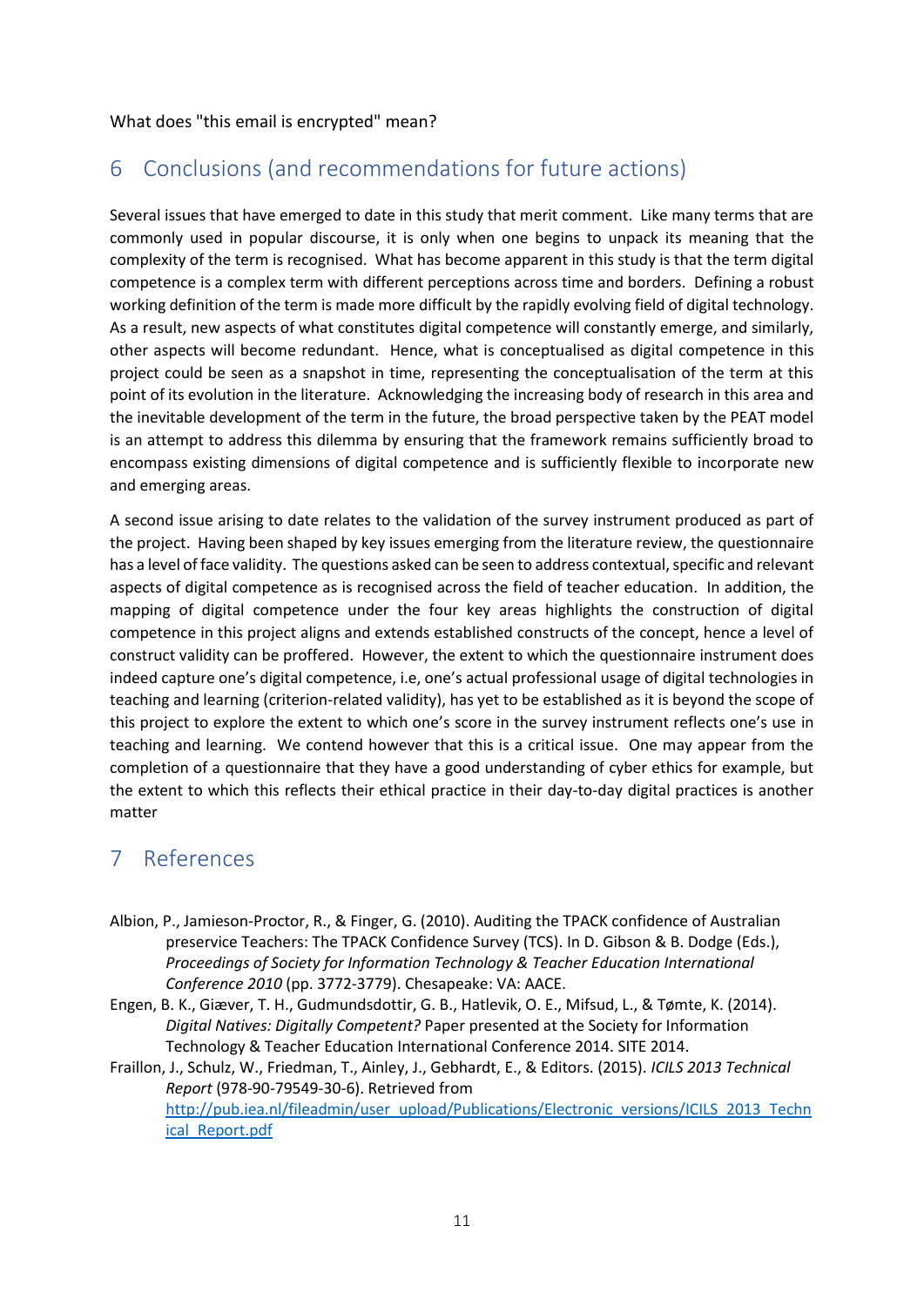- Harris, J., Grandgenett, N., & Hofer, M. (2010). *Testing a TPACK-Based Technology Integration Assessment Rubric.* Paper presented at the Society for Information Technology & Teacher Education International Conference 2010, San Diego, CA, USA.
- Siddiq, F., Hatlevik, O. E., Olsen, R. V., Throndsen, I., & Scherer, R. (2016). Taking a future perspective by learning from the past – A systematic review of assessment instruments that aim to measure primary and secondary school students' ICT literacy. *Educational Research Review, 19*, 58-84. doi[:https://doi.org/10.1016/j.edurev.2016.05.002](https://doi.org/10.1016/j.edurev.2016.05.002)
- Tondeur, J., Aesaert, K., Pynoo, B., Braak, J., Fraeyman, N., & Erstad, O. (2017). Developing a validated instrument to measure preservice teachers' ICT competencies: Meeting the demands of the 21st century. . *British Journal of Educational Technology, 48*(2), 462-472. doi:10.1111/bjet.12380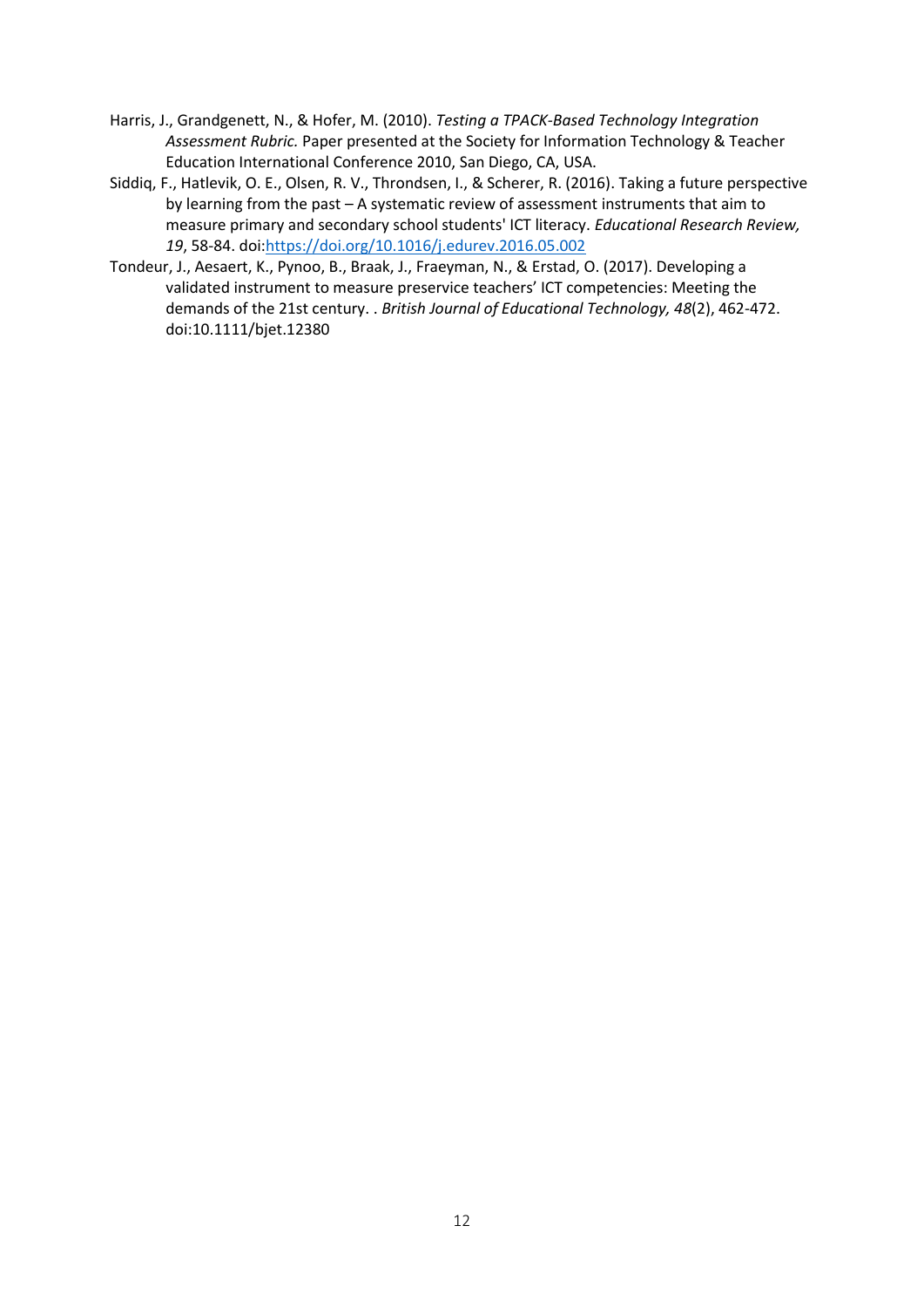## <span id="page-13-1"></span><span id="page-13-0"></span>Appendix DiCTE questionnaire

| In this study we want to map your everyday<br>experiences and use of ICT. Your response to<br>these questions is very important for us when<br>planning for the teaching of digital competence.<br>All information gathered through this survey will<br>be treated in accordance with ethical guidelines<br>and will be treated anonymously. |           |      |                          |      |           |
|----------------------------------------------------------------------------------------------------------------------------------------------------------------------------------------------------------------------------------------------------------------------------------------------------------------------------------------------|-----------|------|--------------------------|------|-----------|
| We ask you to reply as honestly as possible.                                                                                                                                                                                                                                                                                                 |           |      |                          |      |           |
| Thank you for participating by finding the time to<br>answer these questions.                                                                                                                                                                                                                                                                |           |      |                          |      |           |
|                                                                                                                                                                                                                                                                                                                                              |           |      |                          |      |           |
| $2)*$ Age                                                                                                                                                                                                                                                                                                                                    |           |      |                          |      |           |
| Under 20                                                                                                                                                                                                                                                                                                                                     |           |      |                          |      |           |
| $21 - 25$                                                                                                                                                                                                                                                                                                                                    |           |      |                          |      |           |
| $26 - 30$                                                                                                                                                                                                                                                                                                                                    |           |      |                          |      |           |
| Over 30                                                                                                                                                                                                                                                                                                                                      |           |      |                          |      |           |
| 3)* Gender                                                                                                                                                                                                                                                                                                                                   |           |      |                          |      |           |
| Female                                                                                                                                                                                                                                                                                                                                       |           |      |                          |      |           |
| Male                                                                                                                                                                                                                                                                                                                                         |           |      |                          |      |           |
|                                                                                                                                                                                                                                                                                                                                              |           |      |                          |      |           |
| 4) "As a teacher I should be digitally competent because,".<br>Please complete below:                                                                                                                                                                                                                                                        |           |      |                          |      |           |
|                                                                                                                                                                                                                                                                                                                                              |           |      |                          |      |           |
|                                                                                                                                                                                                                                                                                                                                              |           |      |                          |      |           |
|                                                                                                                                                                                                                                                                                                                                              |           |      |                          |      |           |
| 5) Rate your competence when it comes to using:                                                                                                                                                                                                                                                                                              |           |      |                          |      |           |
|                                                                                                                                                                                                                                                                                                                                              | Very Good | Good | Neither good<br>nor poor | Poor | Very poor |
| word processor (e.g. Word, Pages, Google Docs)                                                                                                                                                                                                                                                                                               |           |      |                          |      |           |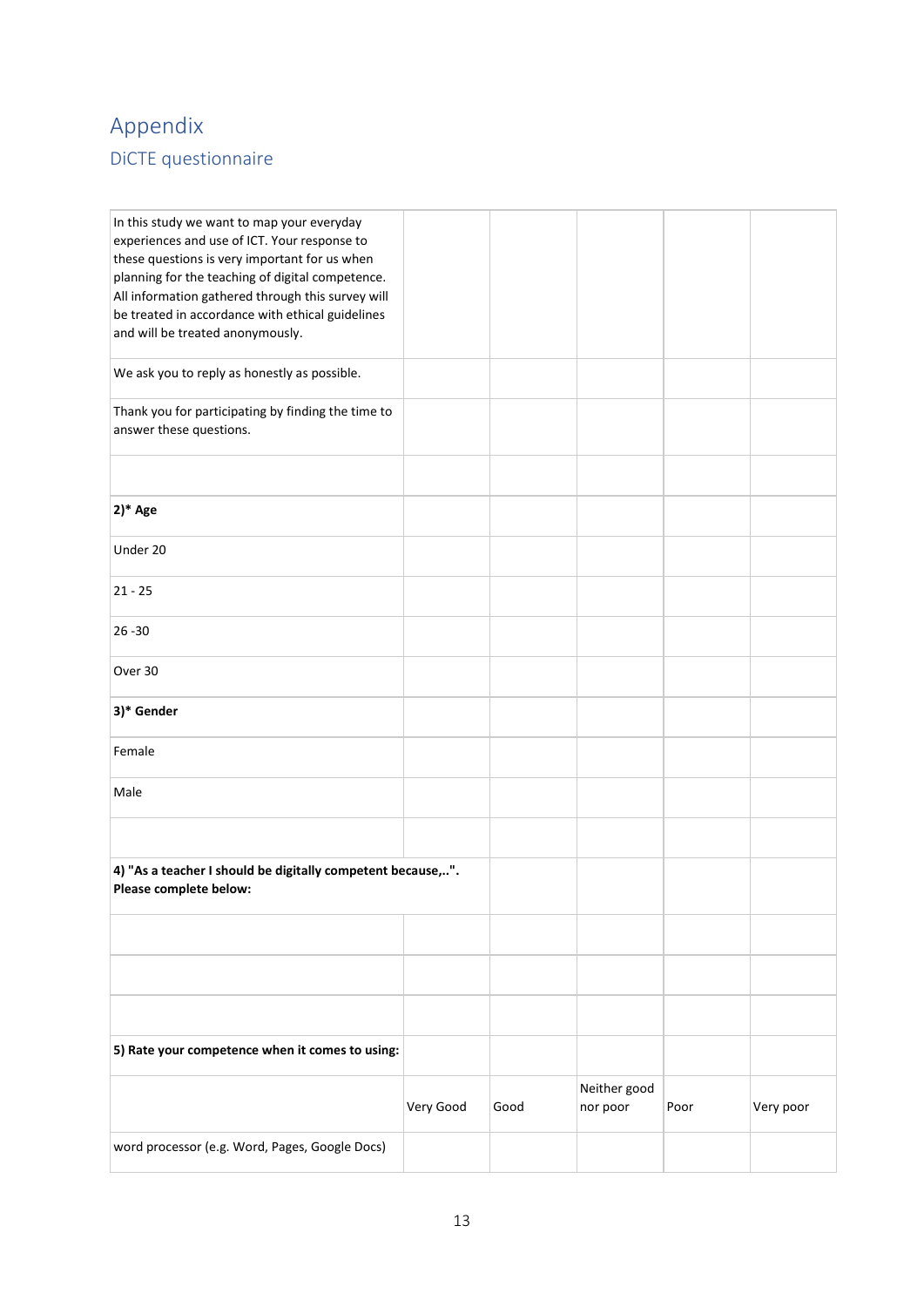| spreadsheet (e.g. Excel, Numbers, Google<br>Spreadsheet)              |           |      |                          |      |           |
|-----------------------------------------------------------------------|-----------|------|--------------------------|------|-----------|
| presentation tools (e.g. PowerPoint, Keynote,<br>Google Presentation) |           |      |                          |      |           |
| image processing                                                      |           |      |                          |      |           |
| video editing                                                         |           |      |                          |      |           |
|                                                                       |           |      |                          |      |           |
| 6) Rate your competence when it comes to using                        |           |      |                          |      |           |
|                                                                       | Very Good | Good | Neither good<br>nor poor | Poor | Very poor |
| Digital collaborative writing tools                                   |           |      |                          |      |           |
| Systems for cloud storing of files                                    |           |      |                          |      |           |
| Social media                                                          |           |      |                          |      |           |
| Email                                                                 |           |      |                          |      |           |
| Online discussion groups                                              |           |      |                          |      |           |
|                                                                       |           |      |                          |      |           |
| 7) Rate you competence when it comes to using                         |           |      |                          |      |           |
|                                                                       | Very Good | Good | Neither good<br>nor poor | Poor | Very poor |
| Learning management systems (e.g. Canvas, It's<br>Learning, Moodle)   |           |      |                          |      |           |
| Tools for creating content                                            |           |      |                          |      |           |
| Tools for interactive whiteboards (e.g.<br>SmartBoard, Promethean)    |           |      |                          |      |           |
| Tools for creating graphical representations                          |           |      |                          |      |           |
| <b>Educational games</b>                                              |           |      |                          |      |           |
| Student response systems (e.g. Kahoot,<br>Socrative)                  |           |      |                          |      |           |
|                                                                       |           |      |                          |      |           |
| Please identify the most correct answer                               |           |      |                          |      |           |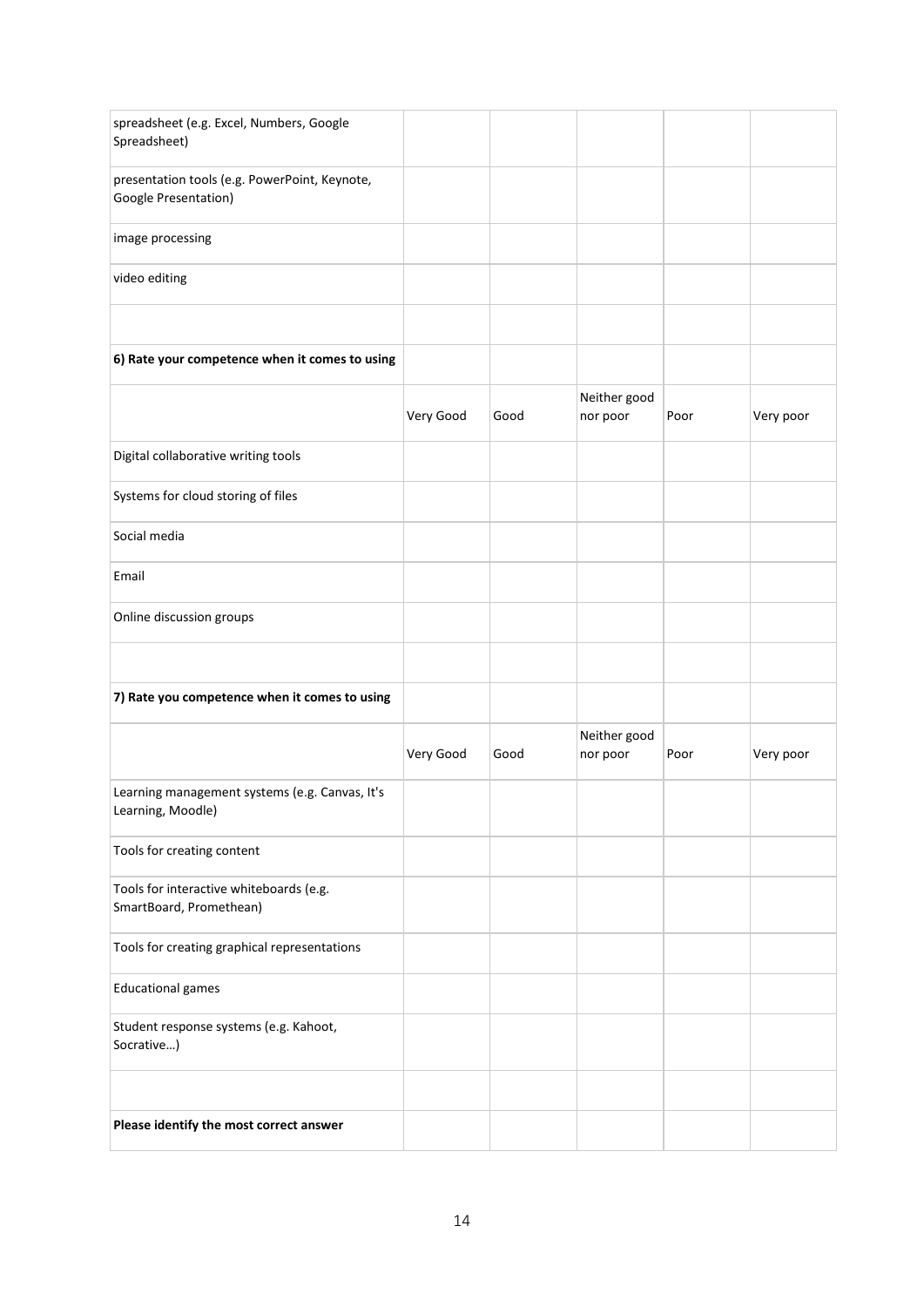| 8)* A pupil has created a text with images copied<br>from Wikipedia. Can the pupil publish the text<br>with the images on the Internet (e.g. on<br>Facebook or blog) ? |  |  |  |
|------------------------------------------------------------------------------------------------------------------------------------------------------------------------|--|--|--|
| No, the pupil needs consent from the copyright<br>owner of the images                                                                                                  |  |  |  |
| Yes, all images on the Internet can be republished                                                                                                                     |  |  |  |
| Yes, the images on Wikipedia are published under<br>a free licence                                                                                                     |  |  |  |
| No, it's not legal to publish images from Wikipedia                                                                                                                    |  |  |  |
| I don't know                                                                                                                                                           |  |  |  |
|                                                                                                                                                                        |  |  |  |
| Please identify the most correct answer                                                                                                                                |  |  |  |
| 9)* What does "this email is encrypted" mean?                                                                                                                          |  |  |  |
| It means that the email is infected by a virus                                                                                                                         |  |  |  |
| It means that the information in the email is<br>protected                                                                                                             |  |  |  |
| It means that it is not possible to know who sent<br>the email                                                                                                         |  |  |  |
| It means that the email is sent through a secret<br>server                                                                                                             |  |  |  |
| I don't know                                                                                                                                                           |  |  |  |
|                                                                                                                                                                        |  |  |  |
| Please identify the most correct answer                                                                                                                                |  |  |  |
| 10)* Who owns the copyright on an assignment<br>produced by a pupil at school?                                                                                         |  |  |  |
| The teacher                                                                                                                                                            |  |  |  |
| The pupil                                                                                                                                                              |  |  |  |
| The guardian/parent                                                                                                                                                    |  |  |  |
| The school/Institution                                                                                                                                                 |  |  |  |
| I don't know                                                                                                                                                           |  |  |  |
|                                                                                                                                                                        |  |  |  |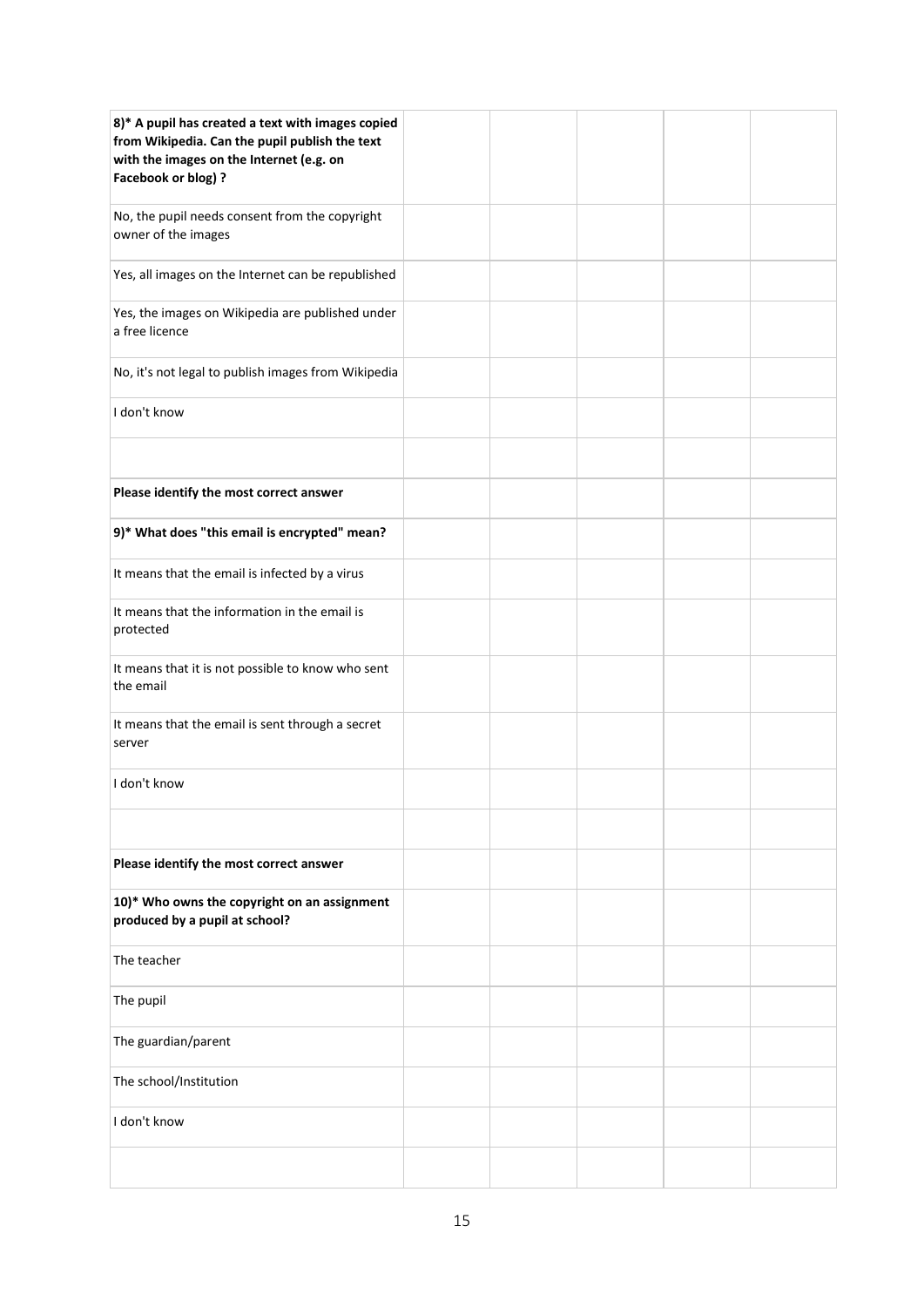| Please identify the most correct answer                                                                          |  |  |  |
|------------------------------------------------------------------------------------------------------------------|--|--|--|
| 11)* Creative Commons is                                                                                         |  |  |  |
| a non-profit arrangement that offers an<br>alternative to full copyright                                         |  |  |  |
| not commonly used as online content is always<br>the property of the one who creates it                          |  |  |  |
| a system for letting people sell online content                                                                  |  |  |  |
| online content that is defined by copyright and<br>can not be used in school/university                          |  |  |  |
| I don't know                                                                                                     |  |  |  |
|                                                                                                                  |  |  |  |
| Please identify the most correct answer                                                                          |  |  |  |
| 12)* Can someone track down which websites<br>you have visited?                                                  |  |  |  |
| Yes, it is possible to track but only if I accept it                                                             |  |  |  |
| It is possible to track, but only if someone borrows<br>my computer or mobile                                    |  |  |  |
| There are many (companies and organizations)<br>that track what I do on the Internet                             |  |  |  |
| Yes, but only when I use wireless network                                                                        |  |  |  |
| I don't know                                                                                                     |  |  |  |
|                                                                                                                  |  |  |  |
| 13)* Can you trust information from online<br>encyclopaedias (e.g. Webster, Encyclopaedia<br><b>Britannica)?</b> |  |  |  |
| Yes, I can always trust articles from on online<br>encyclopaedias                                                |  |  |  |
| Yes, I can trust articles from popular online<br>encyclopaedias with many likes                                  |  |  |  |
| Yes, but I am always critical of information - no<br>matter what encyclopaedias I use                            |  |  |  |
| Yes, I can trust articles from online encyclopaedias<br>with a lot of citations                                  |  |  |  |
| I don't know                                                                                                     |  |  |  |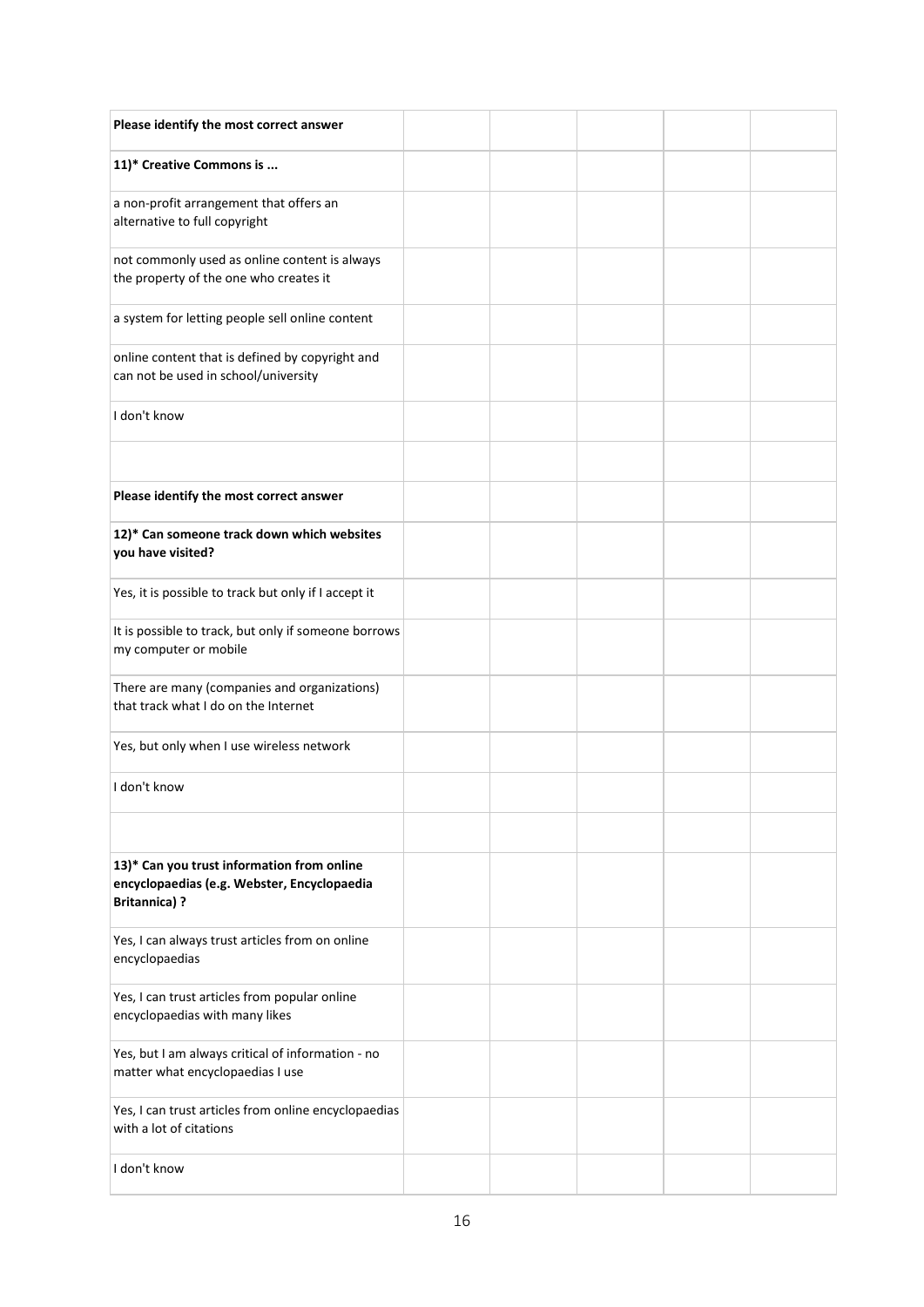| Please identify the most correct answer                                                    |  |  |  |
|--------------------------------------------------------------------------------------------|--|--|--|
| 14)* Can you remove an image you have posted<br>online?                                    |  |  |  |
| Yes, it is always possible to remove an image that I<br>have posted online                 |  |  |  |
| Yes, it is possible if it is my own image                                                  |  |  |  |
| Yes, I can ask the webpage administrator to<br>remove the image                            |  |  |  |
| Yes, but it can be difficult to remove an image<br>because others may have reposted a copy |  |  |  |
| I don't know                                                                               |  |  |  |
|                                                                                            |  |  |  |
| 15)* Who is the owner of the images you post on<br>your Facebook profile?                  |  |  |  |
| It is Facebook that owns my images                                                         |  |  |  |
| I own the images, but Facebook is fully entitled to<br>use these images                    |  |  |  |
| Nobody owns the images I post on my Facebook<br>profile                                    |  |  |  |
| Anyone on Facebook can use my images                                                       |  |  |  |
| I don't know                                                                               |  |  |  |
|                                                                                            |  |  |  |
| 16)* Can you delete your Facebook profile and<br>all images you have posted?               |  |  |  |
| Yes, but it costs money                                                                    |  |  |  |
| Yes, I can delete my profile, but not all my images                                        |  |  |  |
| Yes, but I need permission from my friends to<br>delete my profile and images              |  |  |  |
| Yes, I can delete all images, but not my profile                                           |  |  |  |
| I don't know                                                                               |  |  |  |
|                                                                                            |  |  |  |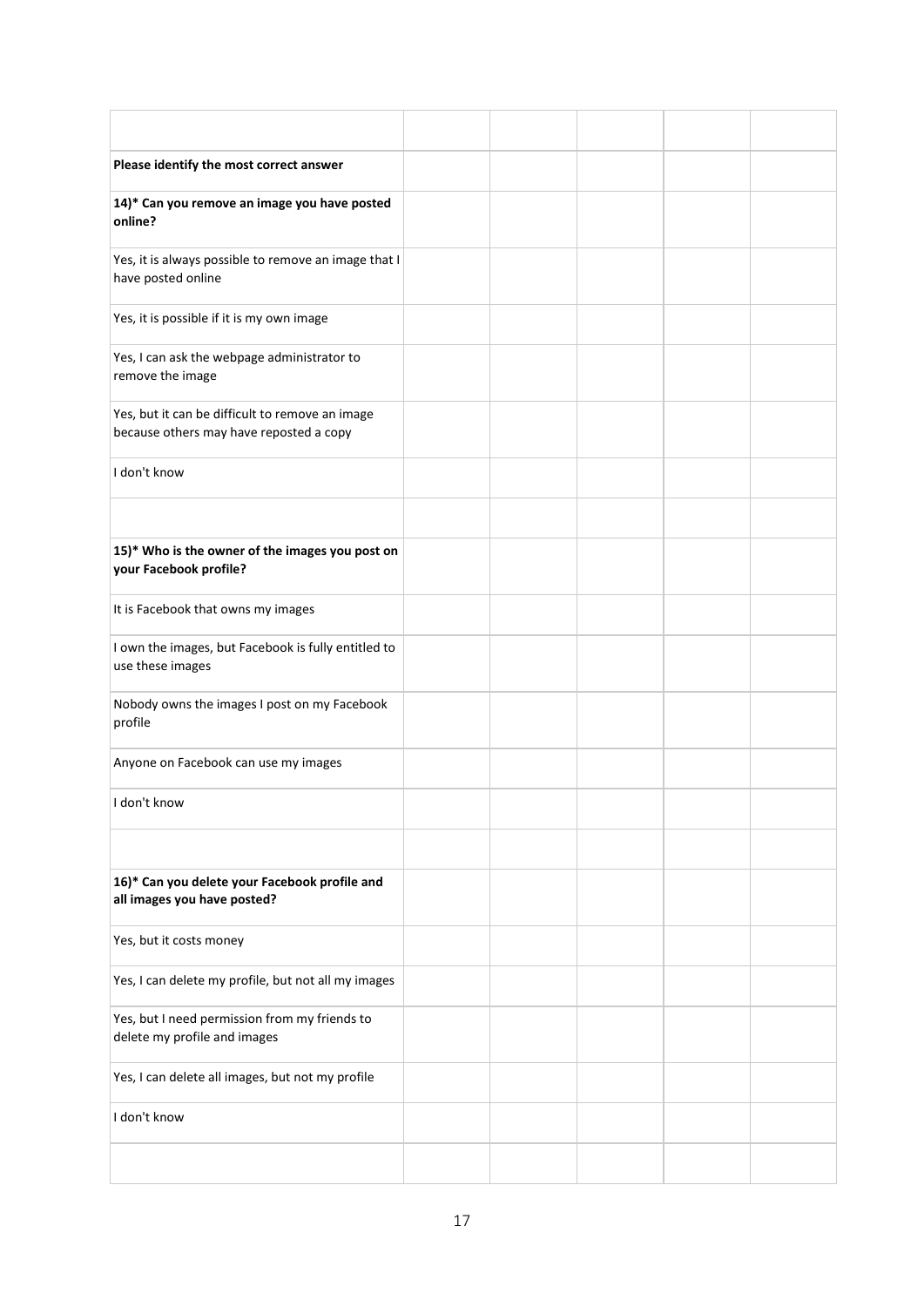| 17)* Can you republish an image downloaded<br>from an image-sharing service on the Internet<br>(such as Instagram, Pinterest)? |                   |       |                               |          |                      |
|--------------------------------------------------------------------------------------------------------------------------------|-------------------|-------|-------------------------------|----------|----------------------|
| No, images on image-sharing services can not be<br>republished on the Internet                                                 |                   |       |                               |          |                      |
| Yes, all the images on image-sharing services can<br>be republished on the Internet                                            |                   |       |                               |          |                      |
| Yes, but only if the image is licensed for free use                                                                            |                   |       |                               |          |                      |
| Yes, an image downloaded from the Internet can<br>be republished if the owner is not known                                     |                   |       |                               |          |                      |
| I don't know                                                                                                                   |                   |       |                               |          |                      |
|                                                                                                                                |                   |       |                               |          |                      |
| 18)* Rate your competence in relation to                                                                                       |                   |       |                               |          |                      |
|                                                                                                                                | Very good         | Good  | Neither good<br>nor poor      | Poor     | Very poor            |
| applying copyright rules online                                                                                                |                   |       |                               |          |                      |
| applying privacy rules online                                                                                                  |                   |       |                               |          |                      |
| detecting cyber bullying                                                                                                       |                   |       |                               |          |                      |
| take action if someone posts an unwanted image<br>of me on the internet                                                        |                   |       |                               |          |                      |
| evaluate the credibility of digital information                                                                                |                   |       |                               |          |                      |
|                                                                                                                                |                   |       |                               |          |                      |
| 19) Respond to the following statements: The<br>use of computers, tablets or mobile during<br>studies,                         |                   |       |                               |          |                      |
|                                                                                                                                | Strongly<br>agree | Agree | Neither agree<br>nor disagree | Disagree | Strongly<br>disagree |
| support my understanding of a topic                                                                                            |                   |       |                               |          |                      |
| is helpful for me when learning subjects                                                                                       |                   |       |                               |          |                      |
| makes me want to learn                                                                                                         |                   |       |                               |          |                      |
| makes it easier for me to learn                                                                                                |                   |       |                               |          |                      |
| steal time I could use to understand a topic                                                                                   |                   |       |                               |          |                      |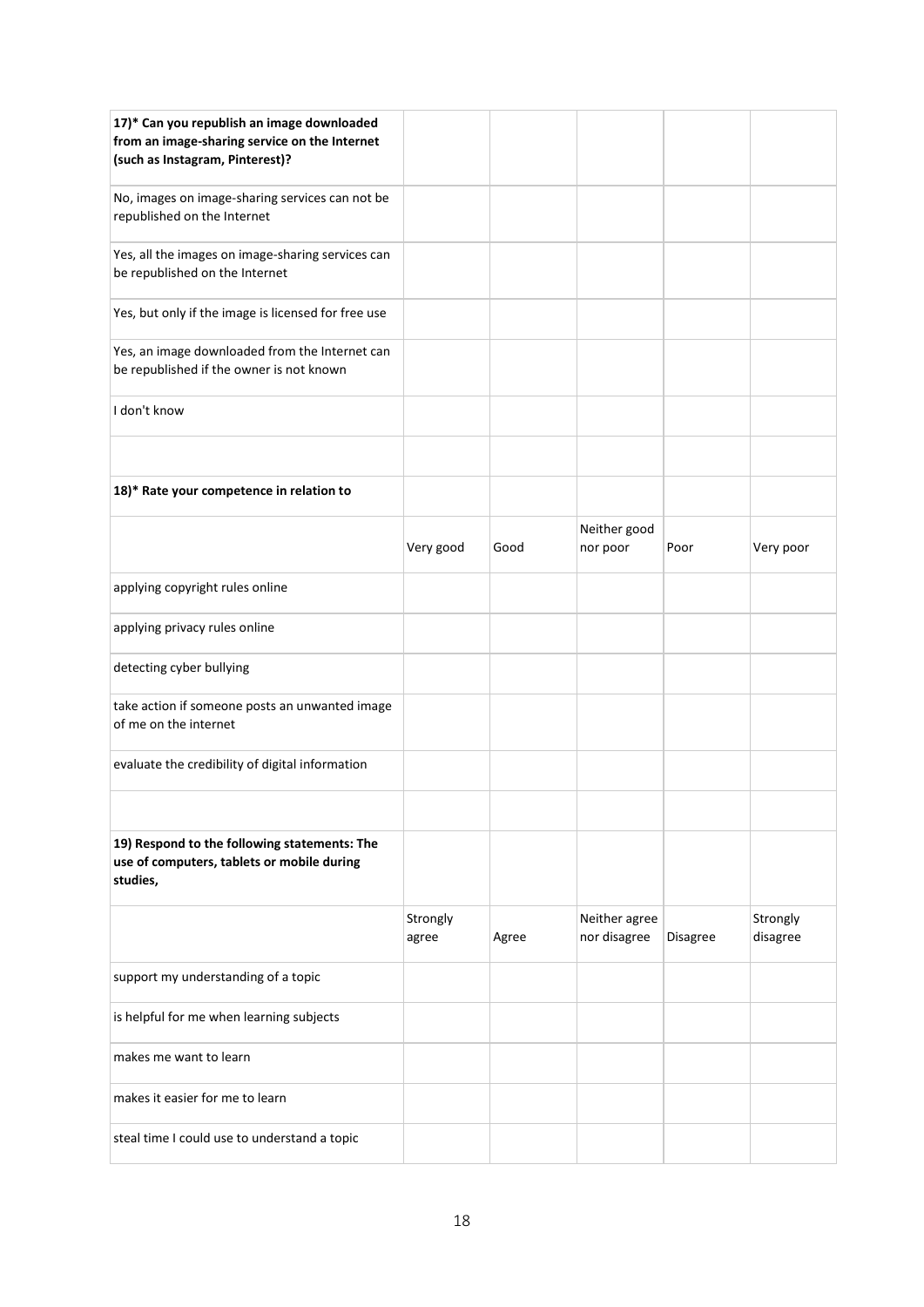| disturbs me when learning subjects                                                                           |                   |              |                               |             |                      |
|--------------------------------------------------------------------------------------------------------------|-------------------|--------------|-------------------------------|-------------|----------------------|
| makes me prolong schoolwork                                                                                  |                   |              |                               |             |                      |
| leads me off studies activities                                                                              |                   |              |                               |             |                      |
| gives me sore eyes                                                                                           |                   |              |                               |             |                      |
| leads to headache                                                                                            |                   |              |                               |             |                      |
| leads to pain in arms and shoulders                                                                          |                   |              |                               |             |                      |
|                                                                                                              |                   |              |                               |             |                      |
| 20) Respond to the following statements: When<br>it comes to online information:                             |                   |              |                               |             |                      |
|                                                                                                              | Strongly<br>agree | Agree        | Neither agree<br>nor disagree | Disagree    | Strongly<br>disagree |
| I judge if the information is relevant for my<br>purpose                                                     |                   |              |                               |             |                      |
| I check if the publisher of the information is<br>trustworthy                                                |                   |              |                               |             |                      |
| I consider the credibility of the author(s)                                                                  |                   |              |                               |             |                      |
| I am determined to find objective information                                                                |                   |              |                               |             |                      |
|                                                                                                              |                   |              |                               |             |                      |
| 21) "ICT enhances and/or distracts pupils' from<br>learning?" Please comment below:                          |                   |              |                               |             |                      |
|                                                                                                              |                   |              |                               |             |                      |
|                                                                                                              |                   |              |                               |             |                      |
|                                                                                                              |                   |              |                               |             |                      |
| 22)* Respond to the following statements                                                                     |                   |              |                               |             |                      |
|                                                                                                              | Always            | Occasionally | Rarely                        | Very rarely | Never                |
| When I share images of friends on social media I<br>ask for consent                                          |                   |              |                               |             |                      |
| Before I post images on social media, I consider<br>whether it might have an impact on my teaching<br>career |                   |              |                               |             |                      |
| When I share videos of friends on social media I<br>ask for consent                                          |                   |              |                               |             |                      |